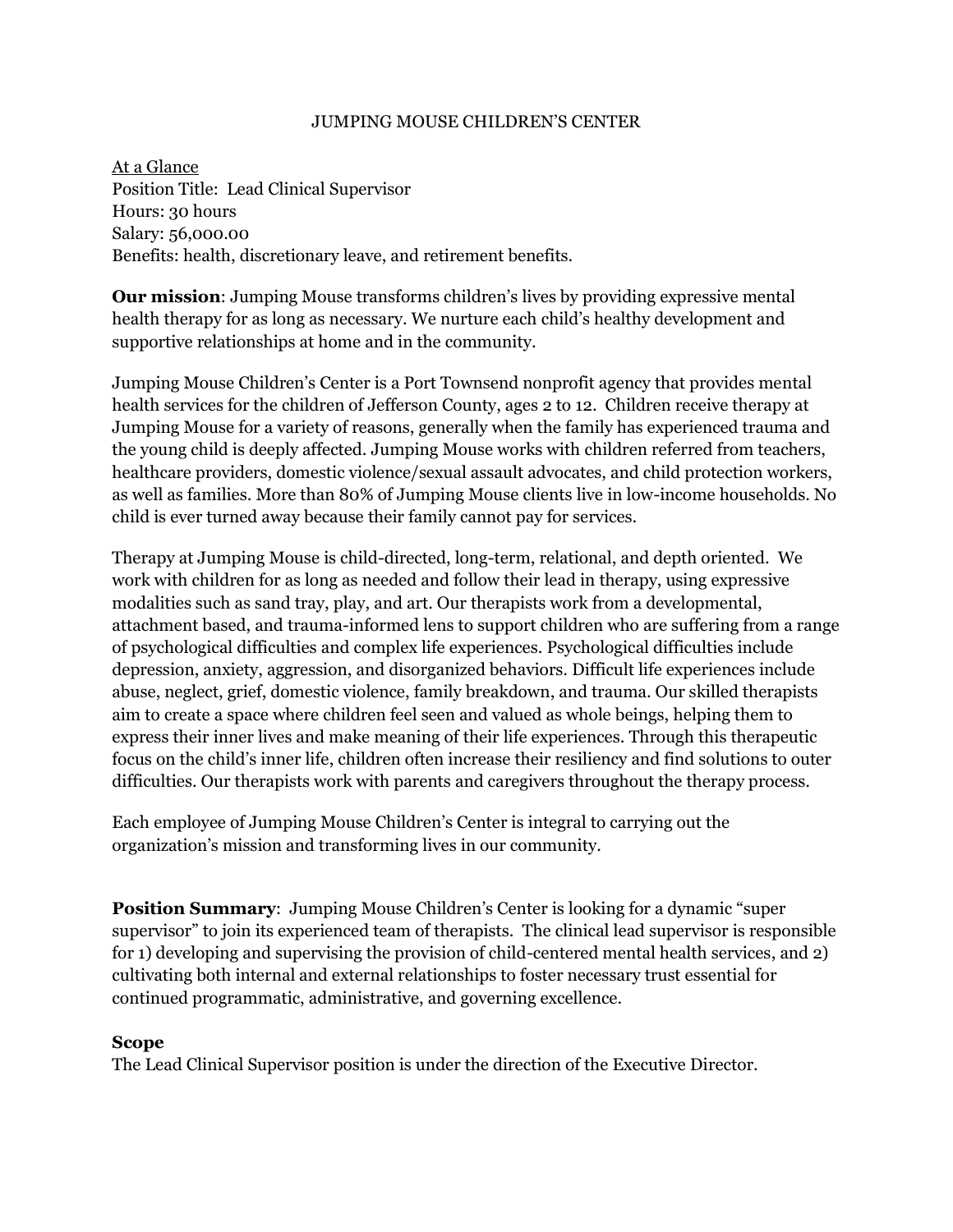## **Duties and Responsibilities**:

## **Supervisory Duties**

- Collaboratively initiate and articulate organizational vision, direction, and strategy for the clinic.
- Oversee enrollment, progress, and closure for all Jumping Mouse clients and families.
- Provide weekly supervision for a minimum of four therapists.
- Coordinate and lead weekly meetings with the supervisory team.
- Meet weekly with the executive director.
- Coordinate monthly clinic meetings and participate in monthly all-staff meetings.
- Conduct yearly performance reviews for clinical staff.
- Oversee and maintain required records and reports pertaining to mental health services.
- Apply overall programmatic controls, including compliance with ethical clinical practices and all applicable laws and regulations.
- Assist with organization-wide activities such as special events.

## **Therapist Duties**

- Provide weekly child-directed expressive therapy to 4 6 children.
- Consult with caregivers on a monthly basis regarding treatment plan, parenting skills, and needs.
- Provide advocacy support for children in their greater environment as needed, such as meeting with teachers, collaborating with doctors, connecting with additional resources.

# **Professional Experience & Qualifications**

- WA State license in counseling, psychology, or social work and associated master's degree.
- WA State approved supervisor with minimum of five years of experience supervising.
- Experience as a mental health counselor working with young children and their caregivers.
- Training and/or experience with child-directed sand tray and play therapy.
- Training and/or experience with depth-oriented therapy.
- Training and/or experience with group processes, dynamics, and systems.
- Ability to guide and support caregivers and other adults on behalf of the child's best interests.
- Excellent communication, interpersonal, and child and family advocacy skills.
- Standard information technology skills; competence in Microsoft Office required.

## **Other Personal Characteristics**

- Possesses a passion and commitment to make a difference in a nonprofit setting and to Jumping Mouse Children's Center's mission.
- Balances challenges with support. Recognizes the bandwidth of the clinic and responds appropriately to safeguard the therapeutic process.
- Approaches life and work with a sense of humor, humility, and emotional intelligence.